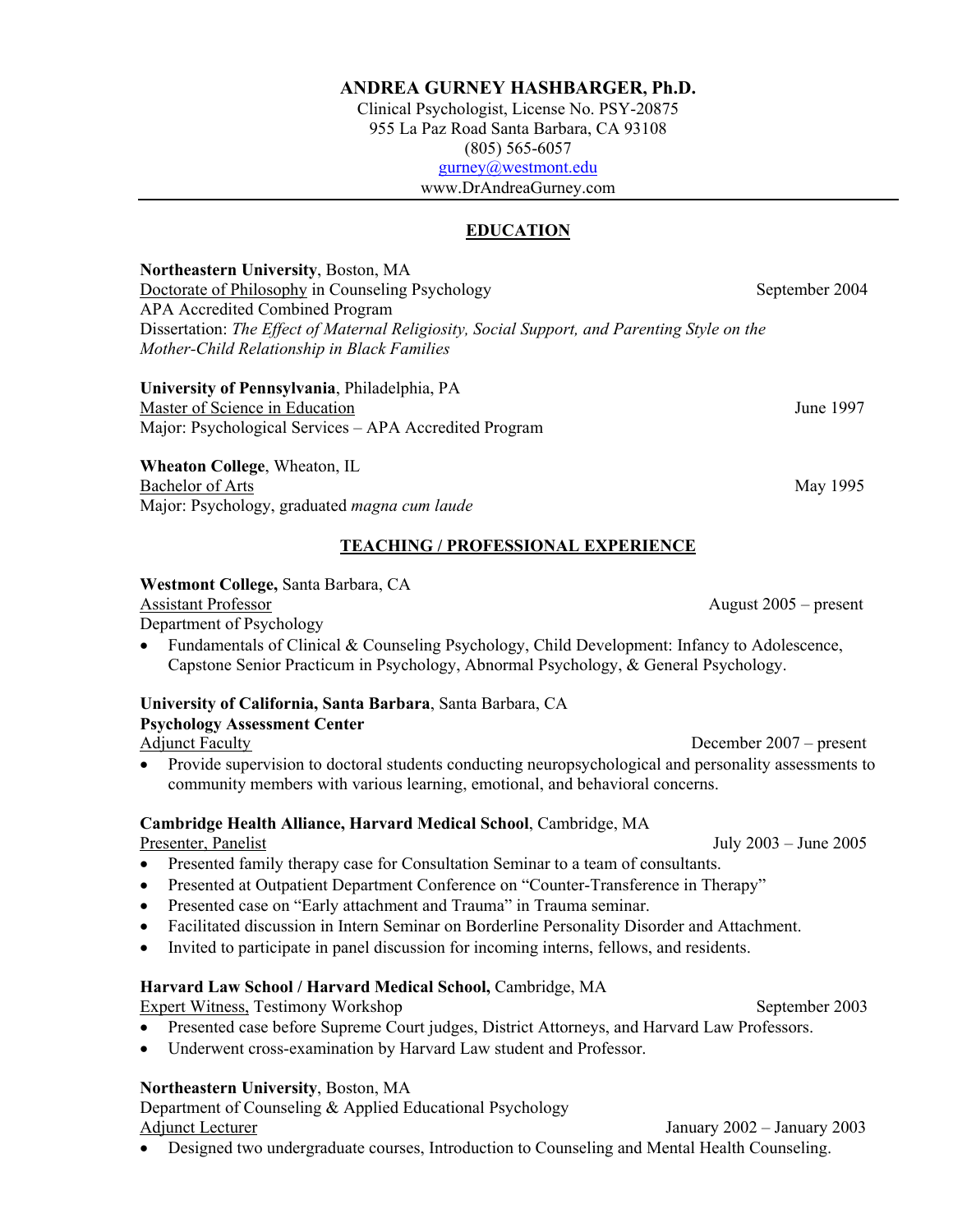• Taught Introduction to Counseling for undergraduate students for three semesters. **TEACHING / PROFESSIONAL EXPERIENCE (cont.)**

# **Northeastern University**, Boston, MA

Department of Counseling & Applied Educational Psychology

Guest Lecturer, Introduction to Counseling January 2001

• Invited lecturer on topic of Human Relations Counseling Model in therapy.

# **Penn Children Center**, Philadelphia, PA

Assistant to Kindergarten Teacher January 1997 – May 1997

# **REACH Matriculation School**, Moolokaripatti, India

• Taught English course to classroom of latency aged Indian children.

• Designed and conducted after-school English course for Indian teachers.

# **EVALUATION EXPERIENCE**

# **Private Practice,** Santa Barbara, CA

Psychologist, License No. PSY-20875 August 2006 - present

• Conduct neuropsychological assessments for children, adolescents, and young adults with various learning, emotional, and behavioral concerns.

### **Cambridge Health Alliance**, **Harvard Medical School**, Cambridge, MA **Cambridge Youth Guidance Center**

# **Community Hospital, Adult Outpatient Department**

Pre-Doctoral Clinical Psychology Intern at Harvard Medical School July 2003 – June 2004

- Administered intellectual, neuropsychological, and projective test batteries to adults, children, and adolescents in outpatient services, schools, and inpatient units.
- Formulated diagnostic impression, composed test report, and provided feedback to referring clinician, treatment team, or school.
- Received supervision, specific to testing cases, and attended assessment seminar weekly.
- Administered: WISC-IV, WAIS, Rey-Osterreith Complex Figure Design, Bender Gestalt, VMI, Rorschach, TAT, RAT, Sentence Completion, House-Tree-Person, Kinetic Family Drawing, & Diagnostic Interview.

# **Cambridge Health Alliance**, **Harvard Medical School**, Cambridge, MA **Child Development Center**

Community Hospital, Children's Outpatient and Evaluation Services Pre-Doctoral Student Practica September 2002 – May 2003

- Administered psychological / intellectual test batteries to children and completed test reports.
- Participated in weekly multi-disciplinary case and planning conferences.
- Attended weekly training seminars and received weekly supervision.
- Administered: WISC-IIIR, WPPSI, WAIS, Rorschach, Rey-Ostereith, Connors Continuous Performance Task, Wisconsin Card Sort, NEPSY subscales, WRAT, VMI, Diagnostic Reading Scale, Diagnostic Interview, & CAST.

# **Boston Children's Hospital**, Boston, MA

Psychological Evaluator for Developmental Medicine Center January 1998 – May 2000

- Performed psychological evaluation, including Roberts Apperception Test, Tasks of Emotional Development, Kinetic Family Drawing, Three Wishes, and Sentence Completion, with child.
- Presented clinical and behavioral observations and findings to multidisciplinary team of evaluators and generated a written report of findings for parents and school.

English Teacher May 1996 – July 1996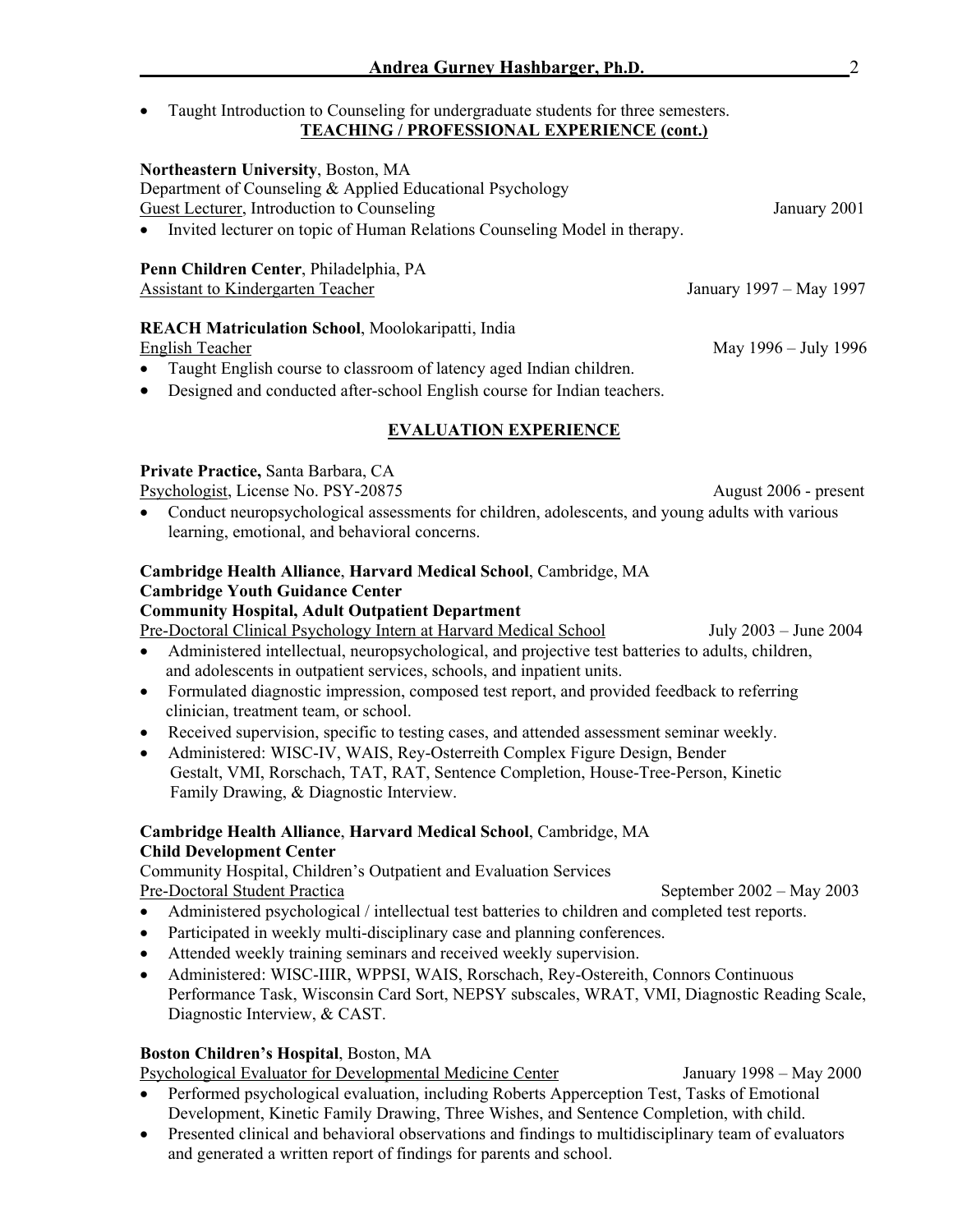• Participated in case-specific multidisciplinary planning meetings.

# **EVALUATION EXPERIENCE (cont.)**

# **Learning Disabilities Program**, Boston, MA **Boston Children's Hospital**

Mental Health Clinician June 1998 – June 1999

- Administered psychological test batteries and generated report of findings for parents and school.
- Observed neuropsychological and academic testing.
- Participated in weekly multidisciplinary case conferences and received weekly supervision.

# **CLINICAL EXPERIENCE**

# **Private Practice,** Santa Barbara, CA

Psychologist, License No. PSY-20875 August 2006 - present

- Provide short and long-term psychotherapy to individual, couples and families on a weekly basis.
- Collaborate with local practitioners (psychiatrists and primary care physicians) regarding shared cases in designing specific treatment plans for clients.
- Conduct neuropsychological assessments for children, adolescents, and young adults with various learning, emotional, and behavioral concerns.
- Consult with local school systems regarding age-appropriate preventative and intervention strategies.

# **Cambridge Health Alliance**, **Harvard Medical School**, Cambridge, MA

# **Community Hospital, Couples and Family Program, Outpatient Department**

- Post-Doctoral Clinical Psychology Fellow at Harvard Medical School July 2004 June 2005 • Provided short and long-term psychotherapy to couples and families.
- Participated in weekly multidisciplinary treatment team meetings and case conferences, including "live" case conferences and reflecting teams.
- Received weekly individual and group supervision.
- Participated in weekly seminars, including Medical Family Therapy seminar and Integrative Family Therapy seminar.

# **Cambridge Health Alliance**, **Harvard Medical School**, Cambridge, MA

# **Cambridge Youth Guidance Center, Community Hospital, Adult Outpatient Department**

Pre-Doctoral Clinical Psychology Intern at Harvard Medical School July 2003 – June 2004 • Provided individual psychotherapy to adults, children, and adolescents in multiple settings,

- including: outpatient department clinic, youth guidance center, schools, homes, and inpatient unit.
- Provided family therapy.
- Developed curriculum and led school groups for elementary and junior high students.
- Consulted with Family Stabilization Team, Department of Social Services, and Department of Mental Health regarding clients.
- Received weekly individual and group supervision, totaling 10 hours a week, by Harvard Medical School faculty.
- Participated in weekly multidisciplinary treatment teams and case conferences.
- Presented and led discussions in seminars and case conferences.
- Participated in weekly seminars, including: child psychotherapy/psychopathology seminar, clinical assessment/testing seminar, adult psychotherapy/psychopathology seminar, outpatient case conference, trauma and recovery seminar, and intern process group.

**McLean-Franciscan Hospital**, Brighton, MA **Child and Adolescent Inpatient Psychiatric Unit**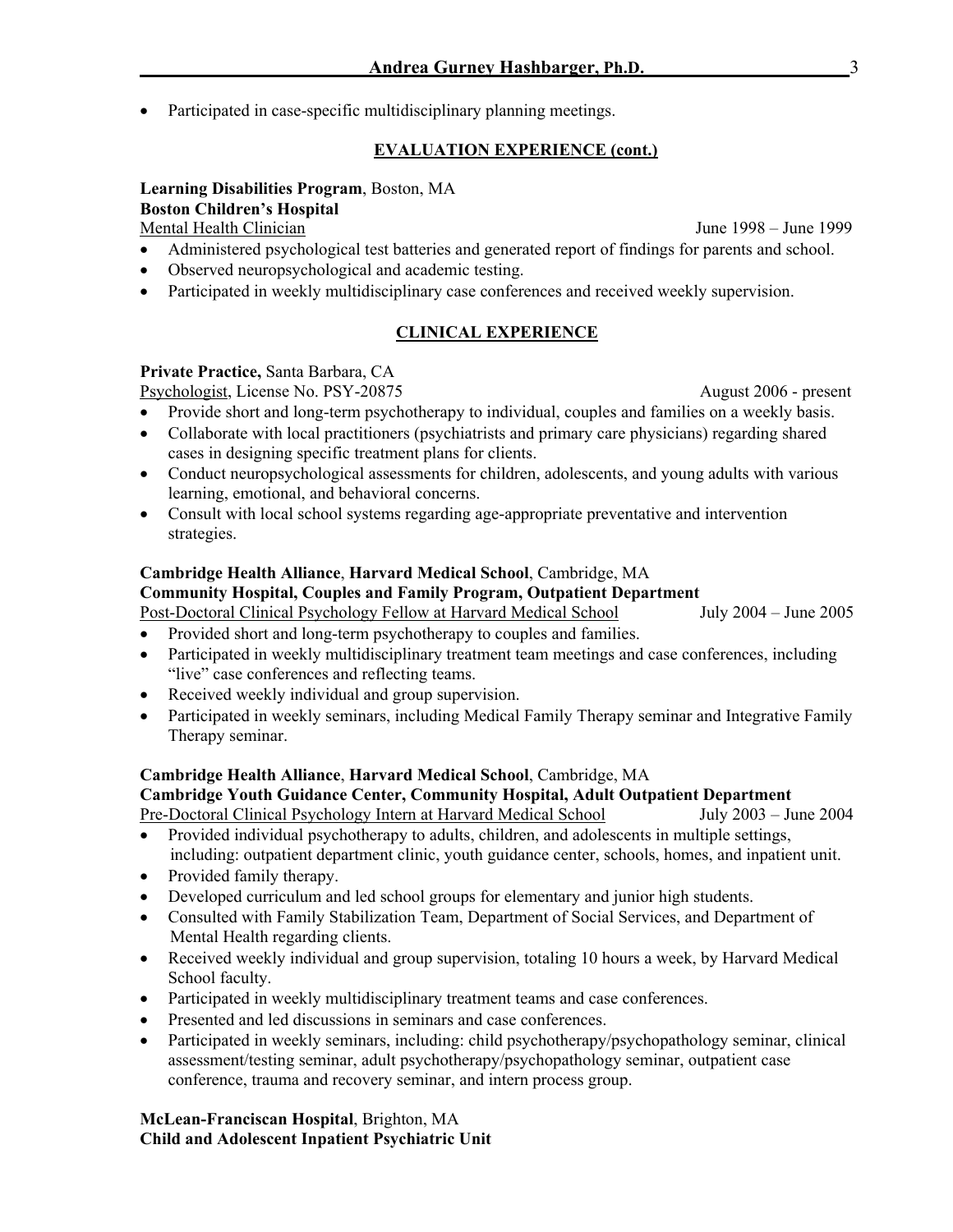# Pre-Doctoral Student Practica September 2001 – June 2002

- Led group therapy and provided individual therapy for children and adolescents.
- Participated in multidisciplinary case conferences, clinical team meetings and supervisory seminar.
- Received weekly individual supervision.

# **CLINICAL EXPERIENCE (cont.)**

# **Family Service of Greater Boston**, Boston, MA

School-based Therapist September 1999 – June 2000

- Provided school and home-based therapy for urban children, adolescents, and families.
- Developed and supervised implementation of treatment plan.
- Provided consultation to schools and professionals involved with client.
- Received weekly individual supervision and participated in clinical team meetings.

# **Boston Children's Hospital**, Boston, MA

Intake Clinician for Developmental Medicine Center December 1997 – June 2000

- Conducted initial clinical interviews with parents, school psychologist, and/or pediatrician.
- Made clinical decision as to appropriate developmental evaluation program.
- Conducted interview and counseled caregivers in regards to child's bio-psychosocial functioning.
- Developed and co-led a six week social skills training program for school-aged children with behavioral, developmental, and learning problems.
- Conducted site visits to early intervention centers, collaborative programs, and classrooms in the greater Boston area to advocate for rights of special education students.
- Participated in weekly Pediatric Psychology Working Group meetings, topics including: infancy developmental assessment measures (Bayley, NBAS Scales); preschool and school-aged tests (NEPSY, VMI, WPPSI, SB-4, Woodcock-Johnson, WRAT, DIAL-R, First Step, WISC, ADOS, Boston Naming); autism training group.
- Compiled resource book for families, maintaining current and broad knowledge of community services for underrepresented and under served populations.
- Received supervision from Director of Pediatric Psychology.
- Attended weekly child and adolescent psychology seminars at Judge Baker Children's Center.

# **William Penn High School**, Philadelphia, PA

Graduate Student Intern September 1996 – June 1997

- Counseled at-risk youth, intervening via individual, group, and family therapy.
- Implemented outreach strategies and therapeutic activities to promote successful school experience.
- Coordinated with school psychologist and teachers to cultivate positive youth development.
- Bereavement training; training in domestic violence, substance abuse, and suicide crisis intervention.

# **The Melmark Home**, Berwyn, PA

# Residential Counselor October 1995 – April 1996

- Counseled and supervised psychiatric disabled adults.
- Developed individual planning programs for clients and presented to interdisciplinary staff team.
- Executed behavior management interventions.
- Developed, coordinated, and instructed therapeutic recreational activities.
- Provided 24-hour intervention as needed.

# **Minirth-Meier Day Hospital**, Naperville, IL

# Student Intern January 1995 - May 1995

- Co-led adolescent group therapy sessions and co-led expressive therapy sessions.
- Facilitated meetings in which children, adolescents, and families discussed conflicts and goals.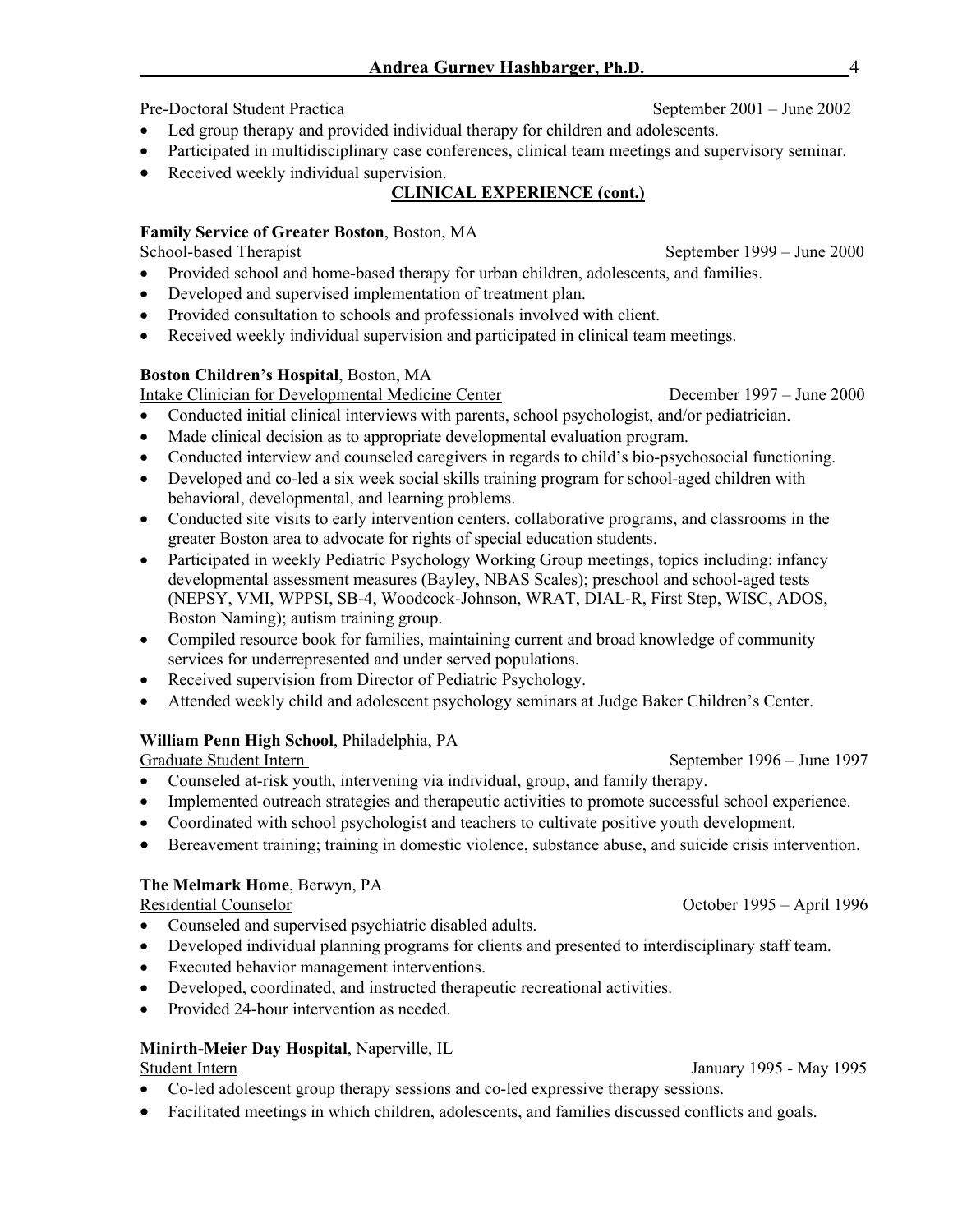# **RESEARCH EXPERIENCE**

**Westmont College,** Santa Barbara, CA Department of Psychology Assistant Professor August 2005 – present

# **RESEARCH EXPERIENCE (cont.)**

### **Child Development Unit, Boston Children's Hospital**, Boston, MA

**Early Development Project**: Longitudinal research project funded by the Spencer Foundation examining factors predicting cognitive competence and adaptation in Black children.

- Research Assistant June 2002 June 2004
- Adapted coding system to be used with sample specific mother-child interactions.
- Implemented and organized coding system protocol for research assistants.
- Coded videotapes of mother-child interactions.

### **Brazelton Touchpoints Center, Boston Children's Hospital**, Boston, MA

**Disabilities Initiative**: Develop child development manual for families with children with disabilities. Research Assistant September 2000-June 2003

- Conducted parent focus groups for families with developmentally delayed children.
- Co-led focus groups for Early Intervention Staff.
- Co-authored and submitted grant proposals.
- Participated in Harvard's pediatric care conferences and in Touchpoints faculty meetings.

### **Harvard Graduate School of Education**, Cambridge, MA

**Longitudinal Immigrant Student Adaptation Project**: Examine factors that affect the lives of newly arrived immigrant youth from five regions.

Research Assistant September 2001-September 2003

- Derived and constructed themes from qualitative interview data from Latino immigrant youth.
- Utilized emergent theme analysis to organize data from immigrant youth from five regions.
- Analyzed quantitative survey data from Latino, Chinese, and Haitian immigrant youth.
- Compiled reports based on findings of emergent themes.

### **University of Pennsylvania,** Philadelphia, PA

**Elementary School Transition Project**: Assess areas of strength and difficulty in transitions of Head Start children to kindergarten; encompassed all of Philadelphia's CDC, PCN, and Head Start Programs. Paid Graduate Research Assistant Summer 1997

- Served as a liaison between schools and parents and conducted site visits to various schools.
- Prepared and distributed assessment measures to Philadelphia schoolteachers.
- Directed data collection and entry.

### **University of Pennsylvania,** Philadelphia, PA

**African American Boys School Project**: Assess the impact of racial differences on African American boys attending predominantly Caucasian private schools in Philadelphia. Graduate Research Assistant January 1997 – May 1997

- Trained in cross-cultural interviewing skills.
- Assisted in developing research questionnaire for school teachers and parents.
- Participated in partnership building meetings with school administrators.

### **The Children's Hospital of Philadelphia** (**CHOP**), Philadelphia, PA

Graduate Research Assistant November 1996 – June 1997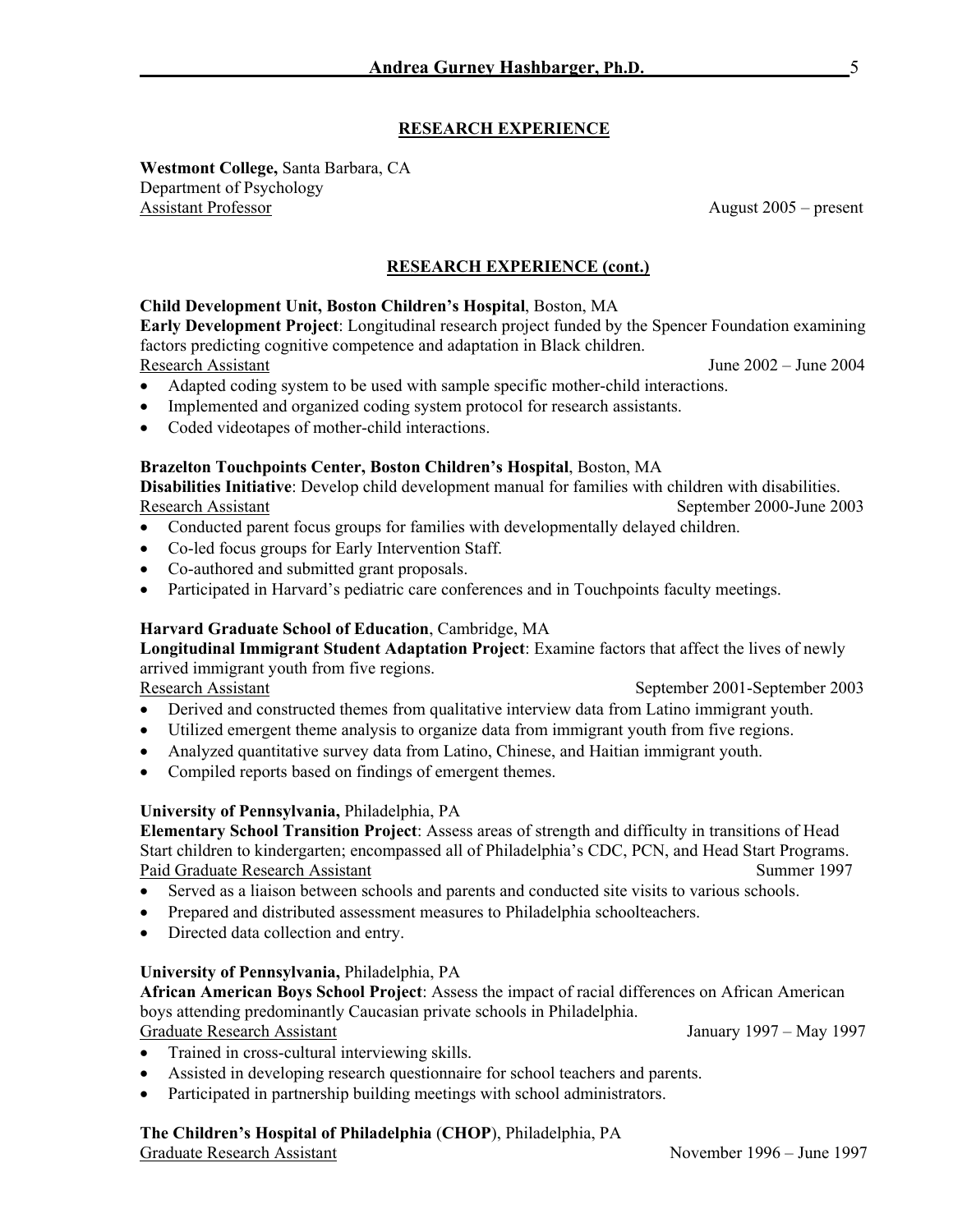- Facilitated family interviewing sessions regarding psychosocial stressors and medical concerns.
- Administered and scored behavioral assessment measures (Achenbach's Child Behavior Checklist).
- Participated in multidisciplinary team conferences.

### **Wheaton College Department of Psychology**, Wheaton, IL

Paid Teaching and Research Assistant September 1994- May 1995

- Literature review of cross-cultural assessment and treatment measures for youth experiencing various psychopathologies; updated journal library and files.
- Student representative in department faculty meetings.

### **PUBLICATIONS**

Gurney, A.G. & Rogers, S.A. (2007). Object Relations and Spirituality: Revisiting a Clinical Dialogue. *Journal of Clinical Psychology.* Indianapolis, IN: Wiley Publishing.

- Gurney, A.G. (2004). The Effect of Maternal Religiosity, Social Support, and Parenting Style on the Mother-Child Relationship in Black Families. Unpublished doctoral dissertation, Department of Counseling and Applied Educational Psychology, Northeastern University, June 2004.
- Thompson, N.E. & Gurney, A.G. (2003). He is Everything: Narratives from Chinese, Haitian, and Latino Immigrant Youth. *New Directions for Youth Development: Understanding the Social Worlds of Immigrant Youth.* Cambridge, MA: Jossey-Bass Press.
- Rizzo, S. J., Varrin, P.H., Gurney, A.G. (2003). Working with families through intentional family interviewing. In T. Harrington (Ed.), *Handbook of Career Planning for Special Needs Students*. Pro-Ed Publishers.
- Gurney, A.G. (2002). Reflections on the APA Convention: A Graduate Student's Perspective. *Massachusetts Psychological Association Quarterly*. Boston, MA: Massachusetts Psychological Association.
- Gugliotti, T. & Gurney, A.G. (2001). Surviving the Storm: A Closer Look at Practica Training and Internship Application. *Massachusetts Psychological Association Quarterly*, 45(2), Boston, MA: Massachusetts Psychological Association.

### **ACADEMIC CONFERENCE PRESENTATIONS**

- Gurney, A. G., & Rogers, S.A. (Summer 2008). *Object Relations and Spirituality: Revisiting a Clinical Dialogue*. Paper presentation at the American Psychological Association Annual Conference, Boston, MA.
- Gurney, A. G., Beeghly, M., Greenwald, D., Franko, D., Fhagen, L. & Tronick, E. Z. (2005). *The Effect of Religiosity and Social Support on the Mother-Child Relationship in Black Families.* Poster Presentation at the Society for Research in Child Development, Atlanta, GA.
- Gurney, A.G. & Thompson, N.E. (2003). *Religion and Resiliency in the Lives of Immigrant Youth*. Poster Presentation at the Harvard Medical School Department of Psychiatry Mysell Lecture and Research Day, Boston, MA.
- Thompson, N. E, Gurney, A. G., & Suarez-Orozco, C. (2002). *Religion and Resiliency: Narratives from Latino Immigrant Youth*. Paper presentation at the American Psychological Association Annual Conference, Chicago, IL.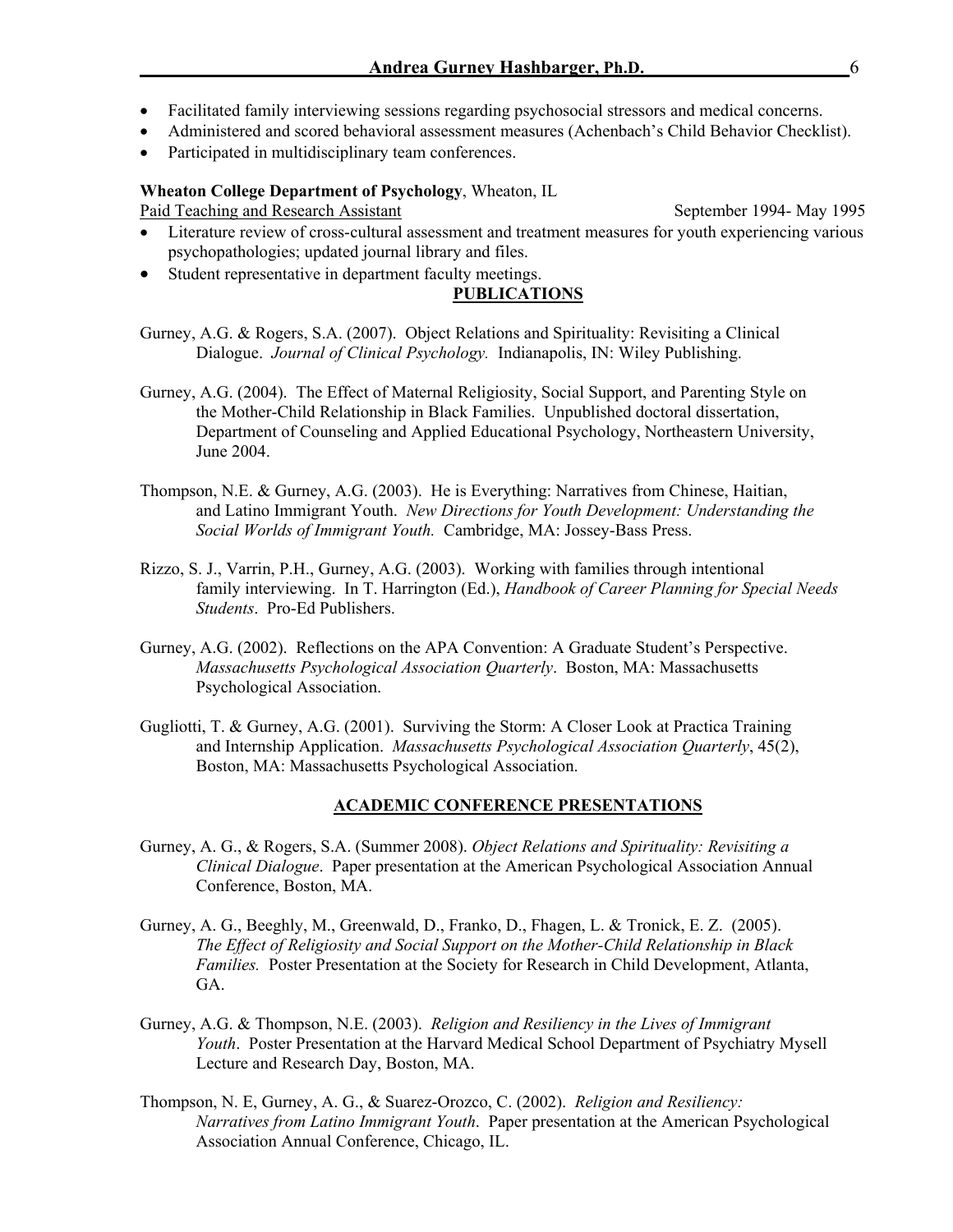Gurney, A.G. & Turiano, D. (2002). *Touchpoints Disabilities Initiative: Joining with Families*. Presentation at the Massachusetts Early Intervention Consortium, Sturbridge, MA.

Turiano, D. & Gurney, A. G. (2001). *Disabilities Initiative: Where We Are Today.* Presentation at the Touchpoints Annual Meeting, Greenville, SC.

#### **PRESENTATIONS**

- Gurney, A. G. (2008) *Marriage: What you should know before you buy the ring*. Invited Speaker to Front Porch Ministries, San Luis Obispo, CA.
- Gurney, A. G. (2008) *Navigating the 'Tweener' Years*. A two-part presentation for Lifestage Group, Community Presbyterian Church, Ventura, CA.
- Gurney, A. G. (2007). *Social-Emotional Development in Preschoolers*. Teacher In-Service, Montessori Center School, Santa Barbara, CA.
- Gurney, A. G. (2007). *Parenting the In-between Years*. Invited Speaker to Community Workshop at Montecito Covenant Church, Montecito, CA.
- Gurney, A. G. (2007). *Social Skills Workshop* (for 4<sup>th</sup>, 5<sup>th</sup>, & 6<sup>th</sup> graders). Montessori Center School, Santa Barbara, CA.
- Gurney, A. G. (2006). *Boundaries: Setting Limits with Children*. Invited Speaker to Parents of Laguna Blanca Elementary School, Montecito, CA.

### **REVIEWING/SUPERVISING**

International Journal of Psychology of Religion. 2005 – present.

- Andruss, C. (2007). *Dissociative Identity Disorder and an Alternative Approach to Treatment.* Major Honors Thesis, Psychology Department, Westmont College, Santa Barbara, CA.
- Baldereas, C. (2007). *Gender, Society and Mental Illness.* Independent Studies, Urban Program, Westmont College, Santa Barbara, CA.

#### **PROFESSIONAL AFFILIATIONS**

| $2006$ – present | National Register of Health Service Providers in Psychology |  |
|------------------|-------------------------------------------------------------|--|
|------------------|-------------------------------------------------------------|--|

- 2006 present Santa Barbara County Psychological Association
- 2006 present California Psychological Association
- 2005 present Christian Association of Psychologists, Santa Barbara chapter
- 1995 present American Psychological Association
- 2001 2003 Editorial Committee, Massachusetts Psychological Association
- 2001 2003 Campus Representative, American Psychological Association of Graduate Students (APAGS)
- 2000 2003 Campus Representative, Massachusetts Psychological Association
- 2000 2002 Co-Chair, Northeastern University Doctoral Student Steering Committee
- 2000 2005 Massachusetts Psychological Association

### **MISCELLANEOUS ADDITIONAL PROFESSIONAL DEVELOPMENT**